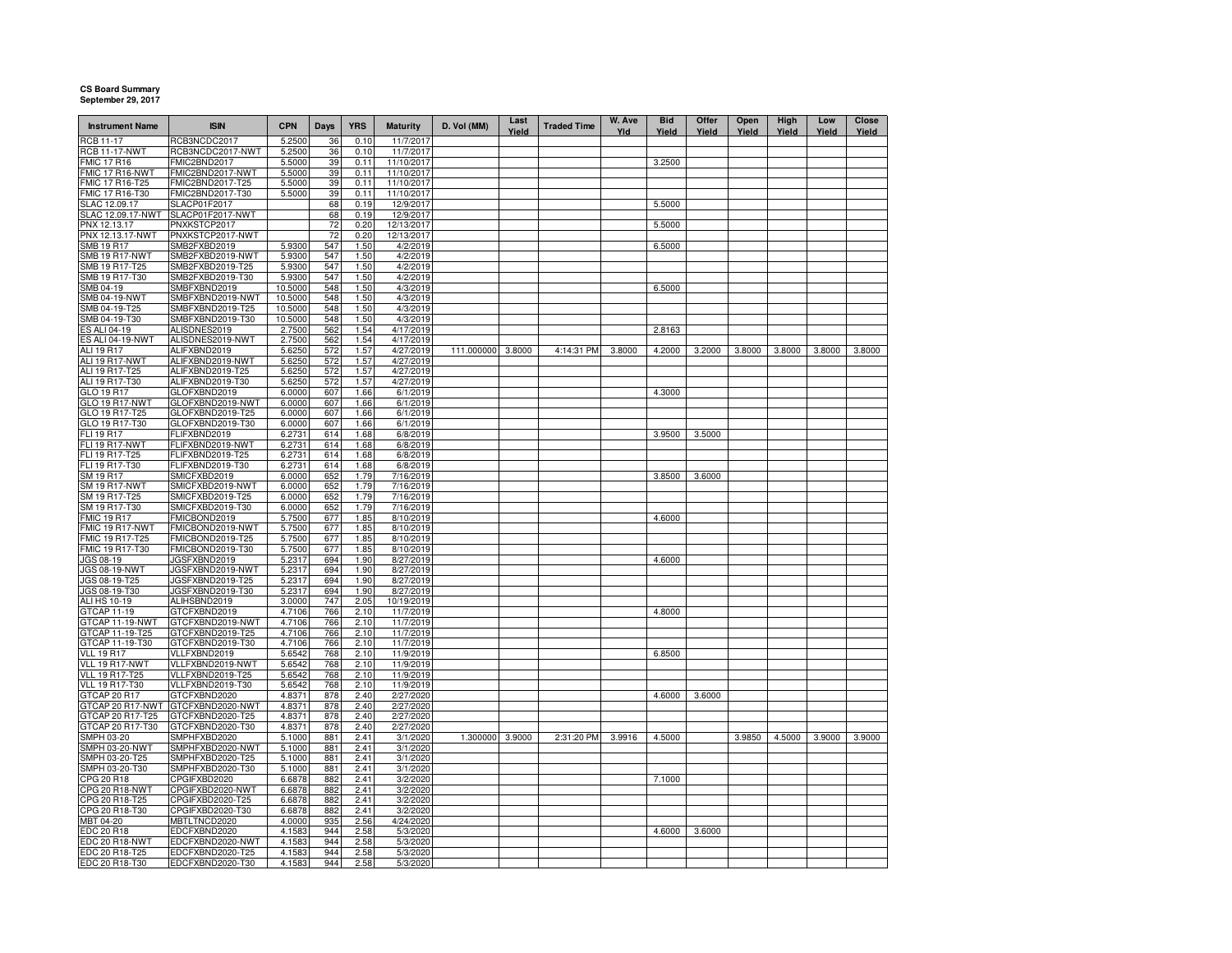| <b>Instrument Name</b>           | <b>ISIN</b>                          | <b>CPN</b>       | <b>Days</b>  | <b>YRS</b>   | <b>Maturity</b>          | D. Vol (MM)      | Last<br>Yield | <b>Traded Time</b> | W. Ave<br>Yld | <b>Bid</b><br>Yield | Offer<br>Yield | Open<br>Yield | High<br>Yield | Low<br>Yield | <b>Close</b><br>Yield |
|----------------------------------|--------------------------------------|------------------|--------------|--------------|--------------------------|------------------|---------------|--------------------|---------------|---------------------|----------------|---------------|---------------|--------------|-----------------------|
| PNB 06-20                        | PNBLTNCD2020                         | 4.1250           | 984          | 2.69         | 6/12/2020                |                  |               |                    |               |                     |                |               |               |              |                       |
| RCB 06-20                        | RCBLTNCD2020                         | 4.1250           | 991          | 2.71         | 6/19/2020                |                  |               |                    |               |                     |                |               |               |              |                       |
| GLO 20 R18                       | GLOFXBND2020                         | 4.8875           | 1019         | 2.79         | 7/17/2020                |                  |               |                    |               | 4.6000              |                |               |               |              |                       |
| GLO 20 R18-NWT                   | GLOFXBND2020-NWT                     | 4.8875           | 1019         | 2.79         | 7/17/2020                |                  |               |                    |               |                     |                |               |               |              |                       |
| GLO 20 R18-T25<br>GLO 20 R18-T30 | GLOFXBND2020-T25                     | 4.8875<br>4.8875 | 1019<br>1019 | 2.79<br>2.79 | 7/17/2020                |                  |               |                    |               |                     |                |               |               |              |                       |
| <b>SLTC 20 R18</b>               | GLOFXBND2020-T30<br>SLTCFXBD2020     | 4.9925           | 1055         | 2.89         | 7/17/2020<br>8/22/2020   |                  |               |                    |               | 7.3500              |                |               |               |              |                       |
| SLTC 20 R18-NWT                  | SLTCFXBD2020-NWT                     | 4.9925           | 1055         | 2.89         | 8/22/2020                |                  |               |                    |               |                     |                |               |               |              |                       |
| SLTC 20 R18-T25                  | SLTCFXBD2020-T25                     | 4.9925           | 1055         | 2.89         | 8/22/2020                |                  |               |                    |               |                     |                |               |               |              |                       |
| SLTC 20 R18-T30                  | SLTCFXBD2020-T30                     | 4.9925           | 1055         | 2.89         | 8/22/2020                |                  |               |                    |               |                     |                |               |               |              |                       |
| BDO 10-20                        | BDO2LTNC2020                         | 3.7500           | 1100         | 3.01         | 10/6/2020                |                  |               |                    |               | 5.2500              |                |               |               |              |                       |
| ALI 20 R19                       | ALIFXBND2020                         | 4.6250           | 1104         | 3.02         | 10/10/2020               | 3.000000         | 4.3500        | 3:44:08 PM         | 4.3500        | 4.5000              | 3.5000         | 4.3500        | 4.3500        | 4.3500       | 4.3500                |
| ALI 20 R19-NWT                   | ALIFXBND2020-NWT                     | 4.6250           | 1104         | 3.02         | 10/10/2020               |                  |               |                    |               |                     |                |               |               |              |                       |
| ALI 20 R19-T25<br>ALI 20 R19-T30 | ALIFXBND2020-T25<br>ALIFXBND2020-T30 | 4.6250<br>4.6250 | 1104<br>1104 | 3.02         | 10/10/2020<br>10/10/2020 |                  |               |                    |               |                     |                |               |               |              |                       |
| <b>HOUSE 10-20</b>               | HOUSEFBD2020                         | 6.2080           | 1110         | 3.02<br>3.04 | 10/16/2020               |                  |               |                    |               | 5.5000              | 5.0000         |               |               |              |                       |
| HOUSE 10-20-NWT                  | HOUSEFBD2020-NWT                     | 6.2080           | 1110         | 3.04         | 10/16/2020               |                  |               |                    |               |                     |                |               |               |              |                       |
| HOUSE 10-20-T25                  | HOUSEFBD2020-T25                     | 6.2080           | 1110         | 3.04         | 10/16/2020               |                  |               |                    |               |                     |                |               |               |              |                       |
| HOUSE 10-20-T30                  | HOUSEFBD2020-T30                     | 6.2080           | 1110         | 3.04         | 10/16/2020               |                  |               |                    |               |                     |                |               |               |              |                       |
| AEV 11-20                        | AEV2FXBD2020                         | 4.4722           | 1131         | 3.10         | 11/6/2020                |                  |               |                    |               | 4.7000              | 4.0000         |               |               |              |                       |
| <b>AEV 11-20-NWT</b>             | AEV2FXBD2020-NWT                     | 4.4722           | 1131         | 3.10         | 11/6/2020                |                  |               |                    |               |                     |                |               |               |              |                       |
| AEV 11-20-T25                    | AEV2FXBD2020-T25                     | 4.4722           | 1131         | 3.10         | 11/6/2020                |                  |               |                    |               |                     |                |               |               |              |                       |
| AEV 11-20-T30<br>FLI 20 R19      | AEV2FXBD2020-T30<br>FLIFXBND2020     | 4.4722           | 1131         | 3.10<br>3.10 | 11/6/2020                |                  |               |                    |               | 4.7000              | 4.0000         |               |               |              |                       |
| <b>FLI 20 R19-NWT</b>            | FLIFXBND2020-NWT                     | 4.8562<br>4.8562 | 1133<br>1133 | 3.10         | 11/8/2020<br>11/8/2020   |                  |               |                    |               |                     |                |               |               |              |                       |
| FLI 20 R19-T25                   | FLIFXBND2020-T25                     | 4.8562           | 1133         | 3.10         | 11/8/2020                |                  |               |                    |               |                     |                |               |               |              |                       |
| FLI 20 R19-T30                   | FLIFXBND2020-T30                     | 4.8562           | 1133         | 3.10         | 11/8/2020                |                  |               |                    |               |                     |                |               |               |              |                       |
| AEV 20 R19                       | AEVFXBND2020                         | 4.4125           | 1146         | 3.14         | 11/21/2020               |                  |               |                    |               | 4.6000              | 4.0000         |               |               |              |                       |
| <b>AEV 20 R19-NWT</b>            | AEVFXBND2020-NWT                     | 4.4125           | 1146         | 3.14         | 11/21/2020               |                  |               |                    |               |                     |                |               |               |              |                       |
| AEV 20 R19-T25                   | AEVFXBND2020-T25                     | 4.4125           | 1146         | 3.14         | 11/21/2020               |                  |               |                    |               |                     |                |               |               |              |                       |
| AEV 20 R19-T30                   | AEVFXBND2020-T30                     | 4.4125           | 1146         | 3.14         | 11/21/2020               |                  |               |                    |               |                     |                |               |               |              |                       |
| <b>MER 20 P19</b>                | MERFXBND2020                         | 4.3750           | 1167         | 3.20         | 12/12/2020               |                  |               |                    |               | 4.8700              |                |               |               |              |                       |
| MER 20 P19-NWT<br>MER 20 P19-T25 | MERFXBND2020-NWT<br>MERFXBND2020-T25 | 4.3750<br>4.3750 | 1167<br>1167 | 3.20<br>3.20 | 12/12/2020<br>12/12/2020 |                  |               |                    |               |                     |                |               |               |              |                       |
| MER 20 P19-T30                   | MERFXBND2020-T30                     | 4.3750           | 1167         | 3.20         | 12/12/2020               |                  |               |                    |               |                     |                |               |               |              |                       |
| TEL 21 R19                       | TELFXBND2021                         | 5.2250           | 1223         | 3.35         | 2/6/2021                 |                  |               |                    |               | 4.6000              |                |               |               |              |                       |
| <b>TEL 21 R19-NWT</b>            | TELFXBND2021-NWT                     | 5.2250           | 1223         | 3.35         | 2/6/2021                 |                  |               |                    |               |                     |                |               |               |              |                       |
| TEL 21 R19-T25                   | TELFXBND2021-T25                     | 5.2250           | 1223         | 3.35         | 2/6/2021                 |                  |               |                    |               |                     |                |               |               |              |                       |
| TEL 21 R19-T30                   | TELFXBND2021-T30                     | 5.2250           | 1223         | 3.35         | 2/6/2021                 |                  |               |                    |               |                     |                |               |               |              |                       |
| ABS 21 R19                       | ABSFXBND2021                         | 5.3350           | 1227         | 3.36         | 2/10/2021                |                  |               |                    |               | 6.6000              | 4.2000         |               |               |              |                       |
| ABS 21 R19-NWT                   | ABSFXBND2021-NWT<br>ABSFXBND2021-T25 | 5.3350           | 1227         | 3.36         | 2/10/2021                |                  |               |                    |               |                     |                |               |               |              |                       |
| ABS 21 R19-T25<br>ABS 21 R19-T30 | ABSFXBND2021-T30                     | 5.3350<br>5.3350 | 1227<br>1227 | 3.36<br>3.36 | 2/10/2021<br>2/10/2021   |                  |               |                    |               |                     |                |               |               |              |                       |
| ROCK 21 R19                      | ROCKFXBD2021                         | 5.0932           | 1232         | 3.37         | 2/15/2021                | 35.873000 4.8000 |               | 3:57:29 PM         | 4.8109        | 4.9500              | 4.2000         | 4.8000        | 4.8200        | 4.8000       | 4.8000                |
| ROCK 21 R19-NWT                  | ROCKFXBD2021-NWT                     | 5.0932           | 1232         | 3.37         | 2/15/2021                |                  |               |                    |               |                     |                |               |               |              |                       |
| ROCK 21 R19-T25                  | ROCKFXBD2021-T25                     | 5.0932           | 1232         | 3.37         | 2/15/2021                |                  |               |                    |               |                     |                |               |               |              |                       |
| ROCK 21 R19-T30                  | ROCKFXBD2021-T30                     | 5.0932           | 1232         | 3.37         | 2/15/2021                |                  |               |                    |               |                     |                |               |               |              |                       |
| SMPH 02-21                       | SMPH2FBD2021                         | 4.5095           | 1242         | 3.40         | 2/25/2021                | 5.600000 4.3500  |               | 3:39:58 PM         | 4.2160        | 4.3500              | 4.2000         | 4.2000        | 4.3500        | 4.2000       | 4.3500                |
| SMPH 02-21-NWT                   | SMPH2FBD2021-NWT                     | 4.5095           | 1242         | 3.40         | 2/25/2021                |                  |               |                    |               |                     |                |               |               |              |                       |
| SMPH 02-21-T25<br>SMPH 02-21-T30 | SMPH2FBD2021-T25<br>SMPH2FBD2021-T30 | 4.5095<br>4.5095 | 1242<br>1242 | 3.40<br>3.40 | 2/25/2021<br>2/25/2021   |                  |               |                    |               |                     |                |               |               |              |                       |
| JGS 21 R19                       | JGSFXBND2021                         | 5.2442           | 1244         | 3.41         | 2/27/2021                |                  |               |                    |               | 5.0500              | 4.2000         |               |               |              |                       |
| JGS 21 R19-NWT                   | JGSFXBND2021-NWT                     | 5.2442           | 1244         | 3.41         | 2/27/2021                |                  |               |                    |               |                     |                |               |               |              |                       |
| JGS 21 R19-T25                   | JGSFXBND2021-T25                     | 5.2442           | 1244         | 3.41         | 2/27/2021                |                  |               |                    |               |                     |                |               |               |              |                       |
| JGS 21 R19-T30                   | JGSFXBND2021-T30                     | 5.2442           | 1244         | 3.41         | 2/27/2021                |                  |               |                    |               |                     |                |               |               |              |                       |
| <b>SLI 21 R18</b>                | SLIFXBND2021                         | 6.7150           | 1267         | 3.47         | 3/22/2021                |                  |               |                    |               | 6.6250              |                |               |               |              |                       |
| SLI 21 R18-NWT                   | SLIFXBND2021-NWT                     | 6.7150           | 1267         | 3.47         | 3/22/2021                |                  |               |                    |               |                     |                |               |               |              |                       |
| SLI 21 R18-T25<br>SLI 21 R18-T30 | SLIFXBND2021-T25<br>SLIFXBND2021-T30 | 6.7150<br>6.7150 | 1267<br>1267 | 3.47<br>3.47 | 3/22/2021<br>3/22/2021   |                  |               |                    |               |                     |                |               |               |              |                       |
| <b>MNTC 21 R19</b>               | MNTCFXBD2021                         | 5.0700           | 1276         | 3.49         | 3/31/2021                |                  |               |                    |               | 5.1975              |                |               |               |              |                       |
| MNTC 21 R19-NWT                  | MNTCFXBD2021-NWT                     | 5.0700           | 1276         | 3.49         | 3/31/2021                |                  |               |                    |               |                     |                |               |               |              |                       |
| MNTC 21 R19-T25                  | MNTCFXBD2021-T25                     | 5.0700           | 1276         | 3.49         | 3/31/2021                |                  |               |                    |               |                     |                |               |               |              |                       |
| MNTC 21 R19-T30                  | MNTCFXBD2021-T30                     | 5.0700           | 1276         | 3.49         | 3/31/2021                |                  |               |                    |               |                     |                |               |               |              |                       |
| SMB 21 R19                       | SMBFXBND2021                         | 5.5000           | 1278         | 3.50         | 4/2/2021                 |                  |               |                    |               | 6.5000              |                |               |               |              |                       |
| SMB 21 R19-NWT                   | SMBFXBND2021-NWT                     | 5.5000           | 1278         | 3.50         | 4/2/2021                 |                  |               |                    |               |                     |                |               |               |              |                       |
| SMB 21 R19-T25                   | SMBFXBND2021-T25                     | 5.5000           | 1278         | 3.50         | 4/2/2021                 |                  |               |                    |               |                     |                |               |               |              |                       |
| SMB 21 R19-T30                   | SMBFXBND2021-T30                     | 5.5000           | 1278         | 3.50         | 4/2/2021                 |                  |               |                    |               |                     |                |               |               |              |                       |
| LBP 04-21<br><b>VLL 21 R19</b>   | LBPLTNCD2021<br>VLLFXBND2021         | 3.7500<br>5.9437 | 1285<br>1315 | 3.52<br>3.60 | 4/9/2021<br>5/9/2021     |                  |               |                    |               | 7.1000              |                |               |               |              |                       |
| VLL 21 R19-NWT                   | VLLFXBND2021-NWT                     | 5.9437           | 1315         | 3.60         | 5/9/2021                 |                  |               |                    |               |                     |                |               |               |              |                       |
| <b>VLL 21 R19-T25</b>            | VLLFXBND2021-T25                     | 5.9437           | 1315         | 3.60         | 5/9/2021                 |                  |               |                    |               |                     |                |               |               |              |                       |
| VLL 21 R19-T30                   | VLLFXBND2021-T30                     | 5.9437           | 1315         | 3.60         | 5/9/2021                 |                  |               |                    |               |                     |                |               |               |              |                       |
| AC 05-21                         | ACFXBOND2021                         | 6.8000           | 1318         | 3.61         | 5/12/2021                |                  |               |                    |               | 4.3000              | 4.2000         |               |               |              |                       |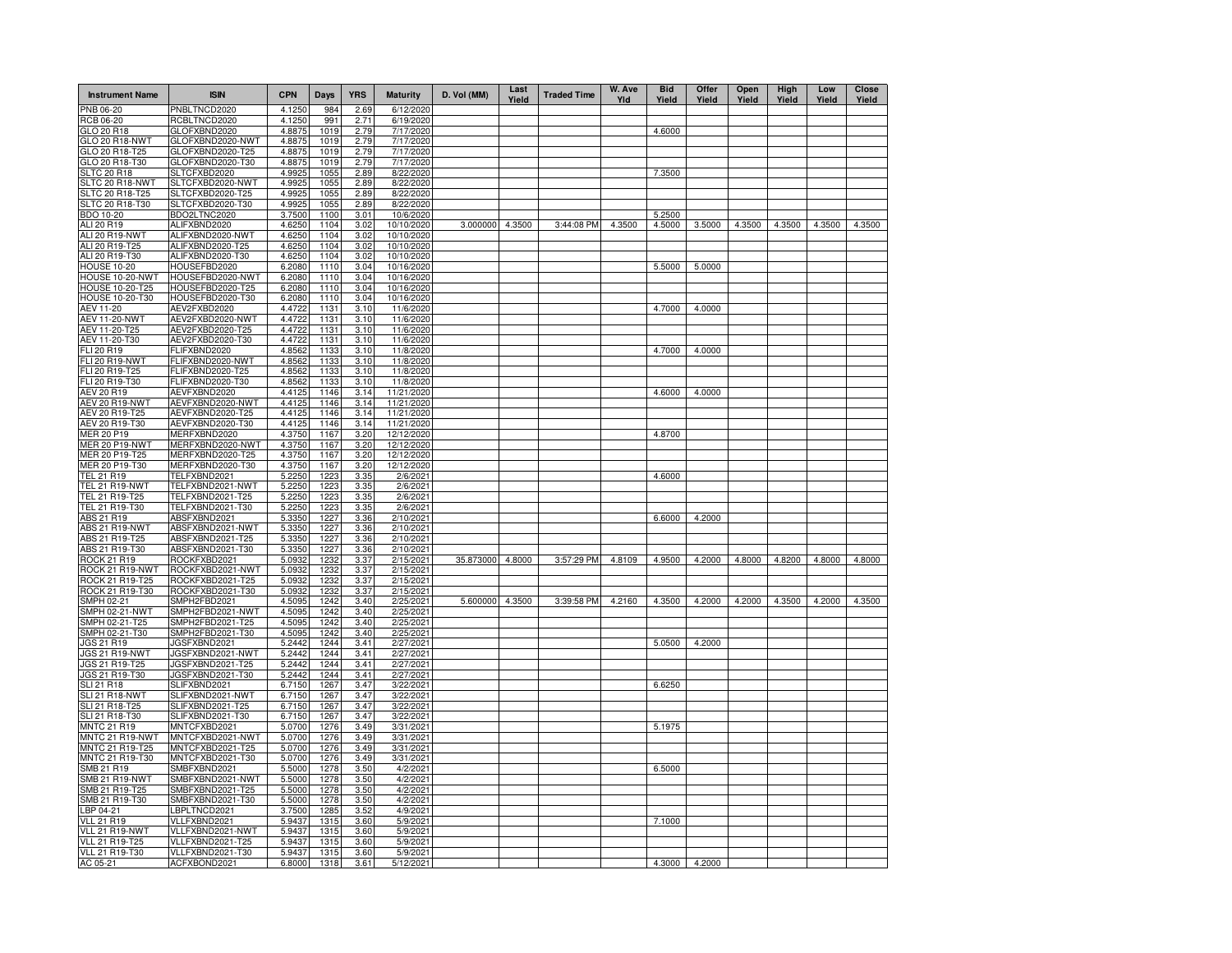| <b>Instrument Name</b>                | <b>ISIN</b>                          | <b>CPN</b>       | Days         | <b>YRS</b>   | <b>Maturity</b>          | D. Vol (MM) | Last<br>Yield | <b>Traded Time</b> | W. Ave<br>YId | <b>Bid</b><br>Yield | Offer<br>Yield | Open<br>Yield | High<br>Yield | Low<br>Yield | <b>Close</b><br>Yield |
|---------------------------------------|--------------------------------------|------------------|--------------|--------------|--------------------------|-------------|---------------|--------------------|---------------|---------------------|----------------|---------------|---------------|--------------|-----------------------|
| AC 05-21-NWT                          | ACFXBOND2021-NWT                     | 6.8000           | 1318         | 3.61         | 5/12/2021                |             |               |                    |               |                     |                |               |               |              |                       |
| AC 05-21-T25                          | ACFXBOND2021-T25                     | 6.8000           | 1318         | 3.61         | 5/12/2021                |             |               |                    |               |                     |                |               |               |              |                       |
| AC 05-21-T30                          | ACFXBOND2021-T30                     | 6.8000           | 1318         | 3.61         | 5/12/2021                |             |               |                    |               |                     |                |               |               |              |                       |
| SM 21 R19                             | SMICFXBD2021                         | 5.2958           | 1325         | 3.63         | 5/19/2021                |             |               |                    |               | 5.0000              |                |               |               |              |                       |
| <b>SM 21 R19-NWT</b><br>SM 21 R19-T25 | SMICFXBD2021-NWT<br>SMICFXBD2021-T25 | 5.2958<br>5.2958 | 1325<br>1325 | 3.63<br>3.63 | 5/19/2021<br>5/19/2021   |             |               |                    |               |                     |                |               |               |              |                       |
| SM 21 R19-T30                         | SMICFXBD2021-T30                     | 5.2958           | 1325         | 3.63         | 5/19/2021                |             |               |                    |               |                     |                |               |               |              |                       |
| CHI 21 R19                            | CHIFXBND2021                         | 5.3200           | 1343         | 3.68         | 6/6/2021                 |             |               |                    |               | 4.9000              |                |               |               |              |                       |
| CHI 21 R19-NWT                        | CHIFXBND2021-NWT                     | 5.3200           | 1343         | 3.68         | 6/6/2021                 |             |               |                    |               |                     |                |               |               |              |                       |
| CHI 21 R19-T25                        | CHIFXBND2021-T25                     | 5.3200           | 1343         | 3.68         | 6/6/2021                 |             |               |                    |               |                     |                |               |               |              |                       |
| CHI 21 R19-T30                        | CHIFXBND2021-T30                     | 5.3200           | 1343         | 3.68         | 6/6/2021                 |             |               |                    |               |                     |                |               |               |              |                       |
| <b>SMCGP 21 R19</b>                   | SMCGPFBD2021                         | 4.3458           | 1378         | 3.77         | 7/11/2021                | 1.400000    | 4.7000        | 12:03:39 PM        | 4.7000        | 5.3000              | 4.3000         | 4.7000        | 4.7000        | 4.7000       | 4.7000                |
| SMCGP 21 R19-NWT                      | SMCGPFBD2021-NWT                     | 4.3458           | 1378         | 3.77         | 7/11/2021                |             |               |                    |               |                     |                |               |               |              |                       |
| SMCGP 21 R19-T25                      | SMCGPFBD2021-T25                     | 4.3458           | 1378         | 3.77         | 7/11/2021                |             |               |                    |               |                     |                |               |               |              |                       |
| SMCGP 21 R19-T30                      | SMCGPFBD2021-T30                     | 4.3458           | 1378         | 3.77         | 7/11/2021                |             |               |                    |               |                     |                |               |               |              |                       |
| GTCAP 21 R19                          | GTCFXBND2021                         | 5.1965           | 1405         | 3.85         | 8/7/2021                 | 3.000000    | 5.2000        | 3:09:30 PM         | 5.2000        | 6.8500              |                | 5.2000        | 5.2000        | 5.2000       | 5.2000                |
| GTCAP 21 R19-NWT                      | GTCFXBND2021-NWT                     | 5.1965           | 1405         | 3.85         | 8/7/2021                 |             |               |                    |               |                     |                |               |               |              |                       |
| GTCAP 21 R19-T25<br>GTCAP 21 R19-T30  | GTCFXBND2021-T25<br>GTCFXBND2021-T30 | 5.1965<br>5.1965 | 1405<br>1405 | 3.85<br>3.85 | 8/7/2021<br>8/7/2021     |             |               |                    |               |                     |                |               |               |              |                       |
| <b>SMPH 21 R19</b>                    | SMPHFXBD2021                         | 5.2006           | 1430         | 3.92         | 9/1/2021                 | 2.500000    | 4.3500        | 3:30:32 PM         | 4.3500        | 5.5000              |                | 4.3500        | 4.3500        | 4.3500       | 4.3500                |
| SMPH 21 R19-NWT                       | SMPHFXBD2021-NWT                     | 5.2006           | 1430         | 3.92         | 9/1/2021                 |             |               |                    |               |                     |                |               |               |              |                       |
| SMPH 21 R19-T25                       | SMPHFXBD2021-T25                     | 5.2006           | 1430         | 3.92         | 9/1/2021                 |             |               |                    |               |                     |                |               |               |              |                       |
| SMPH 21 R19-T30                       | SMPHFXBD2021-T30                     | 5.2006           | 1430         | 3.92         | 9/1/2021                 |             |               |                    |               |                     |                |               |               |              |                       |
| CPG 21 R20                            | CPGIFXBD2021                         | 6.9758           | 1431         | 3.92         | 9/2/2021                 |             |               |                    |               | 7.1000              |                |               |               |              |                       |
| <b>CPG 21 R20-NWT</b>                 | CPGIFXBD2021-NWT                     | 6.9758           | 1431         | 3.92         | 9/2/2021                 |             |               |                    |               |                     |                |               |               |              |                       |
| CPG 21 R20-T25                        | CPGIFXBD2021-T25                     | 6.9758           | 1431         | 3.92         | 9/2/2021                 |             |               |                    |               |                     |                |               |               |              |                       |
| CPG 21 R20-T30                        | CPGIFXBD2021-T30                     | 6.9758           | 1431         | 3.92         | 9/2/2021                 |             |               |                    |               |                     |                |               |               |              |                       |
| AP 21 R19                             | APCFXBND2021                         | 5.2050           | 1439         | 3.94         | 9/10/2021                |             |               |                    |               | 5.1000              |                |               |               |              |                       |
| AP 21 R19-NWT                         | APCFXBND2021-NWT                     | 5.2050           | 1439         | 3.94         | 9/10/2021                |             |               |                    |               |                     |                |               |               |              |                       |
| AP 21 R19-T25                         | APCFXBND2021-T25                     | 5.2050           | 1439         | 3.94         | 9/10/2021                |             |               |                    |               |                     |                |               |               |              |                       |
| AP 21 R19-T30                         | APCFXBND2021-T30                     | 5.2050           | 1439         | 3.94         | 9/10/2021                |             |               |                    |               |                     |                |               |               |              |                       |
| PCOR 21 R19<br>PCOR 21 R19-NWT        | PCORFXBD2021<br>PCORFXBD2021-NWT     | 4.0032<br>4.0032 | 1486<br>1486 | 4.07<br>4.07 | 10/27/2021<br>10/27/2021 |             |               |                    |               | 4.4500              | 4.0000         |               |               |              |                       |
| PCOR 21 R19-T25                       | PCORFXBD2021-T25                     | 4.0032           | 1486         | 4.07         | 10/27/2021               |             |               |                    |               |                     |                |               |               |              |                       |
| PCOR 21 R19-T30                       | PCORFXBD2021-T30                     | 4.0032           | 1486         | 4.07         | 10/27/2021               |             |               |                    |               |                     |                |               |               |              |                       |
| MBT 11-21                             | MBTLTNCD2021                         | 4.2500           | 1511         | 4.14         | 11/21/2021               |             |               |                    |               |                     |                |               |               |              |                       |
| <b>FLI 21 R20</b>                     | FLIFXBND2021                         | 5.4000           | 1524         | 4.17         | 12/4/2021                |             |               |                    |               | 5.0000              | 4.1000         |               |               |              |                       |
| <b>FLI 21 R20-NWT</b>                 | FLIFXBND2021-NWT                     | 5.4000           | 1524         | 4.17         | 12/4/2021                |             |               |                    |               |                     |                |               |               |              |                       |
| FLI 21 R20-T25                        | FLIFXBND2021-T25                     | 5.4000           | 1524         | 4.17         | 12/4/2021                |             |               |                    |               |                     |                |               |               |              |                       |
| FLI 21 R20-T30                        | FLIFXBND2021-T30                     | 5.4000           | 1524         | 4.17         | 12/4/2021                |             |               |                    |               |                     |                |               |               |              |                       |
| RLC 02-22                             | RLCFXBND2022                         | 4.8000           | 1605         | 4.39         | 2/23/2022                |             |               |                    |               | 5.2000              | 4.2000         |               |               |              |                       |
| <b>RLC 02-22-NWT</b>                  | RLCFXBND2022-NWT                     | 4.8000           | 1605         | 4.39         | 2/23/2022                |             |               |                    |               |                     |                |               |               |              |                       |
| RLC 02-22-T25                         | RLCFXBND2022-T25                     | 4.8000           | 1605         | 4.39         | 2/23/2022                |             |               |                    |               |                     |                |               |               |              |                       |
| RLC 02-22-T30                         | RLCFXBND2022-T30                     | 4.8000           | 1605         | 4.39         | 2/23/2022                |             |               |                    |               |                     |                |               |               |              |                       |
| SMC 22 R20<br><b>SMC 22 R20-NWT</b>   | SMCFXBND2022<br>SMCFXBND2022-NWT     | 4.8243<br>4.8243 | 1611<br>1611 | 4.41<br>4.41 | 3/1/2022<br>3/1/2022     |             |               |                    |               | 5.8750              |                |               |               |              |                       |
| SMC 22 R20-T25                        | SMCFXBND2022-T25                     | 4.8243           | 1611         | 4.41         | 3/1/2022                 |             |               |                    |               |                     |                |               |               |              |                       |
| SMC 22 R20-T30                        | SMCFXBND2022-T30                     | 4.8243           | 1611         | 4.41         | 3/1/2022                 |             |               |                    |               |                     |                |               |               |              |                       |
| SMB 22 R19                            | SMBFXBND2022                         | 6.6000           | 1643         | 4.50         | 4/2/2022                 |             |               |                    |               | 7.2500              |                |               |               |              |                       |
| SMB 22 R19-NWT                        | SMBFXBND2022-NWT                     | 6.6000           | 1643         | 4.50         | 4/2/2022                 |             |               |                    |               |                     |                |               |               |              |                       |
| SMB 22 R19-T25                        | SMBFXBND2022-T25                     | 6.6000           | 1643         | 4.50         | 4/2/2022                 |             |               |                    |               |                     |                |               |               |              |                       |
| SMB 22 R19-T30                        | SMBFXBND2022-T30                     | 6.6000           | 1643         | 4.50         | 4/2/2022                 |             |               |                    |               |                     |                |               |               |              |                       |
| SMC 04-22 R20                         | SMC2FXBD2022                         | 5.1923           | 1648         | 4.51         | 4/7/2022                 | 2.000000    | 4.5000        | 3:28:03 PM         | 4.5000        | 5.2500              |                | 4.5000        | 4.5000        | 4.5000       | 4.5000                |
| SMC 04-22 R20-NWT                     | SMC2FXBD2022-NWT                     | 5.1923           | 1648         | 4.51         | 4/7/2022                 |             |               |                    |               |                     |                |               |               |              |                       |
| SMC 04-22 R20-T25                     | SMC2FXBD2022-T25                     | 5.1923           | 1648         | 4.51         | 4/7/2022                 |             |               |                    |               |                     |                |               |               |              |                       |
| SMC 04-22 R20-T30                     | SMC2FXBD2022-T30                     | 5.1923           | 1648         | 4.51         | 4/7/2022                 |             |               |                    |               |                     |                |               |               |              |                       |
| ALI 22 R19                            | ALIFXBND2022                         | 6.0000           | 1668         | 4.57         | 4/27/202                 |             |               |                    |               | 5.0000              | 4.2000         |               |               |              |                       |
| ALI 22 R19-NWT                        | ALIFXBND2022-NWT                     | 6.0000           | 1668         | 4.57         | 4/27/202                 |             |               |                    |               |                     |                |               |               |              |                       |
| ALI 22 R19-T25<br>ALI 22 R19-T30      | ALIFXBND2022-T25<br>ALIFXBND2022-T30 | 6.0000<br>6.0000 | 1668<br>1668 | 4.57<br>4.57 | 4/27/202<br>4/27/202     |             |               |                    |               |                     |                |               |               |              |                       |
| ALI 22 4.5                            | ALI2FXBD2022                         | 4.5000           | 1670         | 4.57         | 4/29/202                 | 1.000000    | 4.6000        | 10:10:06 AM        | 4.6000        | 5.0000              | 4.2000         | 4.6000        | 4.6000        | 4.6000       | 4.6000                |
| ALI 22 4.5-NWT                        | ALI2FXBD2022-NWT                     | 4.5000           | 1670         | 4.57         | 4/29/2022                |             |               |                    |               |                     |                |               |               |              |                       |
| ALI 22 4.5-T25                        | ALI2FXBD2022-T25                     | 4.5000           | 1670         | 4.57         | 4/29/202                 |             |               |                    |               |                     |                |               |               |              |                       |
| ALI 22 4.5-T30                        | ALI2FXBD2022-T30                     | 4.5000           | 1670         | 4.57         | 4/29/2022                |             |               |                    |               |                     |                |               |               |              |                       |
| PSB 04-22                             | PSBLTNCD2022                         | 3.5000           | 1671         | 4.57         | 4/30/2022                |             |               |                    |               |                     |                |               |               |              |                       |
| CHIB 05-22                            | CHIBLTNC2022                         | 3.2500           | 1689         | 4.62         | 5/18/2022                | 0.200000    | 3.2200        | 9:26:02 AM         | 3.2200        |                     |                | 3.2200        | 3.2200        | 3.2200       | 3.2200                |
| <b>SLTC 22 R20</b>                    | SLTCFXBD2022                         | 5.5796           | 1693         | 4.64         | 5/22/202                 | 2.000000    | 5.4000        | 8:50:57 AM         | 5.4000        | 5.4000              | 4.5000         | 5.4000        | 5.4000        | 5.4000       | 5.4000                |
| SLTC 22 R20-NWT                       | SLTCFXBD2022-NWT                     | 5.5796           | 1693         | 4.64         | 5/22/202                 |             |               |                    |               |                     |                |               |               |              |                       |
| SLTC 22 R20-T25                       | SLTCFXBD2022-T25                     | 5.5796           | 1693         | 4.64         | 5/22/2022                |             |               |                    |               |                     |                |               |               |              |                       |
| SLTC 22 R20-T30                       | SLTCFXBD2022-T30                     | 5.5796           | 1693         | 4.64         | 5/22/2022                |             |               |                    |               |                     |                |               |               |              |                       |
| PNB 06-22                             | PNBLTNCD2022                         | 3.2500           | 1708         | 4.68         | 6/6/202                  |             |               |                    |               |                     |                |               |               |              |                       |
| <b>HOUSE 22 R20</b>                   | HOUSEFBD2022                         | 6.1310           | 1748         | 4.79         | 7/16/202                 |             |               |                    |               | 6.8500              |                |               |               |              |                       |
|                                       | HOUSE 22 R20-NWT HOUSEFBD2022-NWT    | 6.1310           | 1748         | 4.79         | 7/16/202                 |             |               |                    |               |                     |                |               |               |              |                       |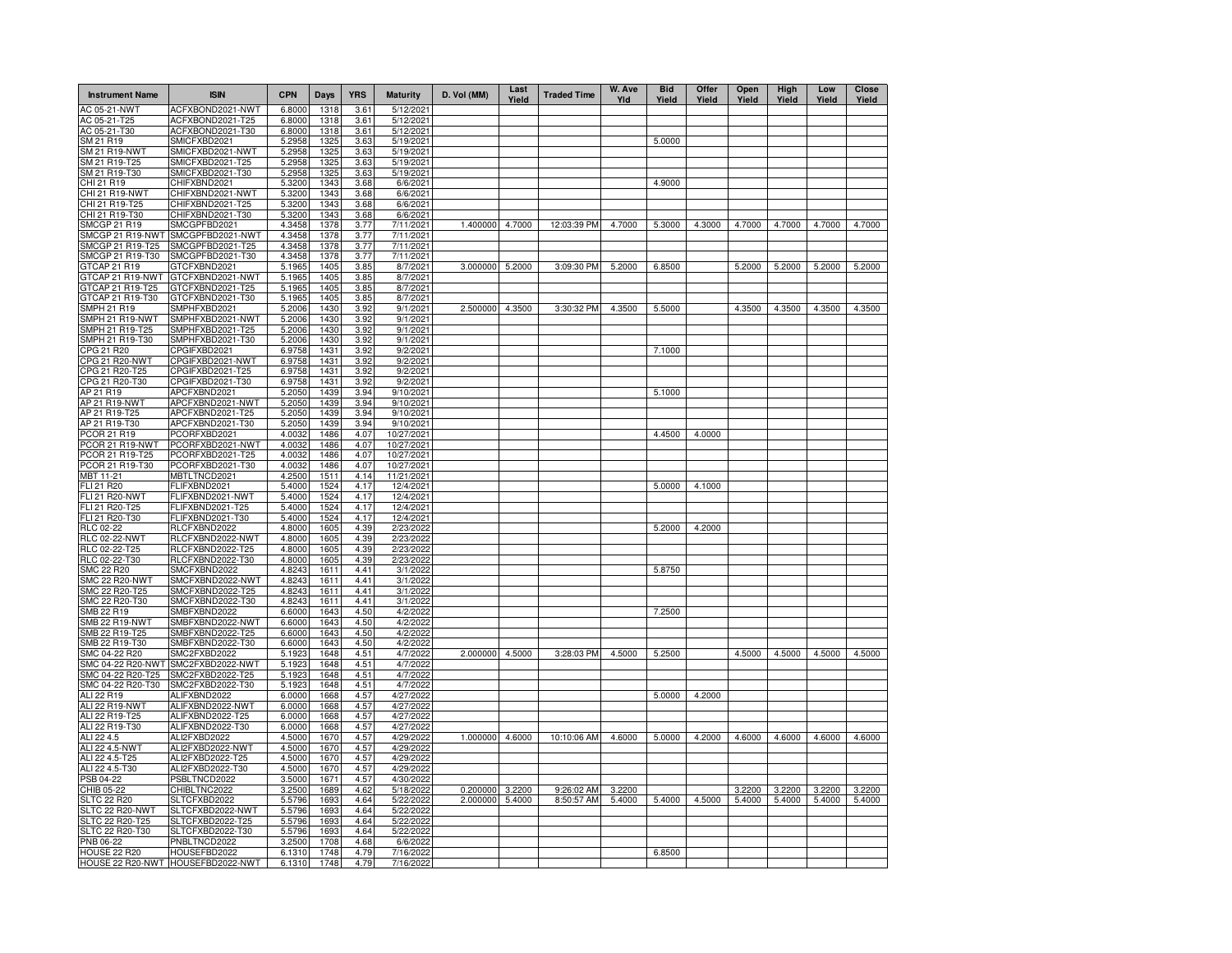| <b>Instrument Name</b>                | <b>ISIN</b>                          | <b>CPN</b>       | Days         | <b>YRS</b>   | <b>Maturity</b>        | D. Vol (MM)      | Last<br>Yield | <b>Traded Time</b> | W. Ave<br>Yld | <b>Bid</b><br>Yield | Offer<br>Yield | Open<br>Yield | High<br>Yield | Low<br>Yield | Close<br>Yield |
|---------------------------------------|--------------------------------------|------------------|--------------|--------------|------------------------|------------------|---------------|--------------------|---------------|---------------------|----------------|---------------|---------------|--------------|----------------|
| <b>HOUSE 22 R20-T25</b>               | HOUSEFBD2022-T25                     | 6.1310           | 1748         | 4.79         | 7/16/202               |                  |               |                    |               |                     |                |               |               |              |                |
| HOUSE 22 R20-T30                      | HOUSEFBD2022-T30                     | 6.1310           | 1748         | 4.79         | 7/16/2022              |                  |               |                    |               |                     |                |               |               |              |                |
| SM 22 R19                             | SMICFXBD2022                         | 6.9442           | 1748         | 4.79         | 7/16/2022              | 0.300000         | 4.5000        | 9:27:17 AM         | 4.5000        | 4.7500              | 4.5000         | 4.5000        | 4.5000        | 4.5000       | 4.5000         |
| <b>SM 22 R19-NWT</b><br>SM 22 R19-T25 | SMICFXBD2022-NWT<br>SMICFXBD2022-T25 | 6.9442<br>6.9442 | 1748<br>1748 | 4.79<br>4.79 | 7/16/2022<br>7/16/202  |                  |               |                    |               |                     |                |               |               |              |                |
| SM 22 R19-T30                         | SMICFXBD2022-T30                     | 6.9442           | 1748         | 4.79         | 7/16/2022              |                  |               |                    |               |                     |                |               |               |              |                |
| <b>AEV 22 R20</b>                     | AEVFXBND2022                         | 5.0056           | 1769         | 4.84         | 8/6/2022               |                  |               |                    |               | 4.9000              |                |               |               |              |                |
| <b>AEV 22 R20-NWT</b>                 | AEVFXBND2022-NWT                     | 5.0056           | 1769         | 4.84         | 8/6/2022               |                  |               |                    |               |                     |                |               |               |              |                |
| AEV 22 R20-T25                        | AEVFXBND2022-T25                     | 5.0056           | 1769         | 4.84         | 8/6/2022               |                  |               |                    |               |                     |                |               |               |              |                |
| AEV 22 R20-T30                        | AEVFXBND2022-T30                     | 5.0056           | 1769         | 4.84         | 8/6/2022               |                  |               |                    |               |                     |                |               |               |              |                |
| FLI 22 R20                            | FLIFXBND2022                         | 5.3567           | 1783         | 4.88         | 8/20/2022              | 15.000000 4.7000 |               | 3:57:19 PM         | 4.8271        | 5.5000              | 4.2500         | 4.8375        | 5.0000        | 4.7000       | 4.7000         |
| <b>FLI 22 R20-NWT</b>                 | FLIFXBND2022-NWT                     | 5.3567           | 1783         | 4.88         | 8/20/2022              |                  |               |                    |               |                     |                |               |               |              |                |
| FLI 22 R20-T25<br>FLI 22 R20-T30      | FLIFXBND2022-T25<br>FLIFXBND2022-T30 | 5.3567<br>5.3567 | 1783<br>1783 | 4.88<br>4.88 | 8/20/2022<br>8/20/2022 |                  |               |                    |               |                     |                |               |               |              |                |
| EW 09-22                              | EWBLTNCD2022                         | 4.0000           | 1815         | 4.97         | 9/21/2022              | 0.200000 4.0000  |               | 11:49:12 AM        | 4.0000        |                     |                | 4.0000        | 4.0000        | 4.0000       | 4.0000         |
| PNB 10-22                             | PNB2LTNC2022                         | 3.7500           | 1851         | 5.07         | 10/27/2022             |                  |               |                    |               |                     |                |               |               |              |                |
| CHIB 12-22                            | CHIB2LTN2022                         | 3.6500           | 1887         | 5.17         | 12/2/202               |                  |               |                    |               |                     |                |               |               |              |                |
| <b>RBANK 12-22</b>                    | RBANKLTN2022                         | 4.1250           | 1901         | 5.20         | 12/16/2022             |                  |               |                    |               |                     |                |               |               |              |                |
| CPI 01-23 R20                         | CPIFXBND2023                         | 5.0496           | 1923         | 5.26         | 1/7/2023               |                  |               |                    |               | 5.0500              |                |               |               |              |                |
| CPI 01-23 R20-NWT                     | CPIFXBND2023-NWT                     | 5.0496           | 1923         | 5.26         | 1/7/2023               |                  |               |                    |               |                     |                |               |               |              |                |
| CPI 01-23 R20-T25                     | CPIFXBND2023-T25                     | 5.0496           | 1923         | 5.26         | 1/7/2023               |                  |               |                    |               |                     |                |               |               |              |                |
| CPI 01-23 R20-T30                     | CPIFXBND2023-T30                     | 5.0496           | 1923         | 5.26         | 1/7/2023               |                  |               |                    |               |                     |                |               |               |              |                |
| RCB 02-23                             | RCBLTNCD2023                         | 3.7500           | 1958         | 5.36         | 2/11/2023              |                  |               |                    |               |                     |                |               |               |              |                |
| BDO 02-23<br>GTCAP 23 R20             | BDOLTNCD2023<br>GTCFXBND2023         | 3.6250<br>5.0937 | 1965<br>1974 | 5.38<br>5.40 | 2/18/2023<br>2/27/2023 |                  |               |                    |               | 4.9000              |                |               |               |              |                |
| GTCAP 23 R20-NWT                      | GTCFXBND2023-NWT                     | 5.0937           | 1974         | 5.40         | 2/27/202               |                  |               |                    |               |                     |                |               |               |              |                |
| GTCAP 23 R20-T25                      | GTCFXBND2023-T25                     | 5.0937           | 1974         | 5.40         | 2/27/2023              |                  |               |                    |               |                     |                |               |               |              |                |
| GTCAP 23 R20-T30                      | GTCFXBND2023-T30                     | 5.0937           | 1974         | 5.40         | 2/27/2023              |                  |               |                    |               |                     |                |               |               |              |                |
| EDC 23 R19                            | EDCFXBND2023                         | 4.7312           | 2039         | 5.58         | 5/3/2023               | 11.000000        | 4.5750        | 11:26:29 AM        | 4.5750        | 6.4000              |                | 4.5750        | 4.5750        | 4.5750       | 4.5750         |
| EDC 23 R19-NWT                        | EDCFXBND2023-NWT                     | 4.7312           | 2039         | 5.58         | 5/3/2023               |                  |               |                    |               |                     |                |               |               |              |                |
| EDC 23 R19-T25                        | EDCFXBND2023-T25                     | 4.7312           | 2039         | 5.58         | 5/3/2023               |                  |               |                    |               |                     |                |               |               |              |                |
| EDC 23 R19-T30                        | EDCFXBND2023-T30                     | 4.7312           | 2039         | 5.58         | 5/3/2023               |                  |               |                    |               |                     |                |               |               |              |                |
| AC 23 R22                             | ACFXBOND2023                         | 3.9200           | 2104         | 5.76         | 7/7/2023               | 3.900000         | 4.8270        | 10:17:10 AM        | 4.7553        | 5.3000              |                | 4.7000        | 4.8270        | 4.7000       | 4.8270         |
| <b>AC 23 R22-NWT</b><br>AC 23 R22-T25 | ACFXBOND2023-NWT<br>ACFXBOND2023-T25 | 3.9200<br>3.9200 | 2104<br>2104 | 5.76<br>5.76 | 7/7/2023<br>7/7/2023   |                  |               |                    |               |                     |                |               |               |              |                |
| AC 23 R22-T30                         | ACFXBOND2023-T30                     | 3.9200           | 2104         | 5.76         | 7/7/2023               |                  |               |                    |               |                     |                |               |               |              |                |
| SMCGP 23 R21                          | SMCGPFBD2023                         | 4.7575           | 2108         | 5.77         | 7/11/2023              |                  |               |                    |               | 5.3000              |                |               |               |              |                |
| SMCGP 23 R21-NWT                      | SMCGPFBD2023-NWT                     | 4.7575           | 2108         | 5.77         | 7/11/2023              |                  |               |                    |               |                     |                |               |               |              |                |
| SMCGP 23 R21-T25                      | SMCGPFBD2023-T25                     | 4.7575           | 2108         | 5.77         | 7/11/2023              |                  |               |                    |               |                     |                |               |               |              |                |
| SMCGP 23 R21-T30                      | SMCGPFBD2023-T30                     | 4.7575           | 2108         | 5.77         | 7/11/2023              |                  |               |                    |               |                     |                |               |               |              |                |
| GLO 23 R20                            | GLOFXBND2023                         | 5.2792           | 2114         | 5.79         | 7/17/2023              |                  |               |                    |               | 5.5000              | 4.6000         |               |               |              |                |
| GLO 23 R20-NWT                        | GLOFXBND2023-NWT                     | 5.2792           | 2114         | 5.79         | 7/17/2023              |                  |               |                    |               |                     |                |               |               |              |                |
| GLO 23 R20-T25                        | GLOFXBND2023-T25                     | 5.2792           | 2114         | 5.79         | 7/17/2023              |                  |               |                    |               |                     |                |               |               |              |                |
| GLO 23 R20-T30<br>MBT 09-23           | GLOFXBND2023-T30<br>MBTLTNCD2023     | 5.2792<br>3.5000 | 2114<br>2178 | 5.79<br>5.96 | 7/17/2023<br>9/19/2023 |                  |               |                    |               |                     |                |               |               |              |                |
| ALI 23 R22                            | ALIFXBND2023                         | 3.8915           | 2196         | 6.01         | 10/7/2023              |                  |               |                    |               | 5.2000              |                |               |               |              |                |
| ALI 23 R22-NWT                        | ALIFXBND2023-NWT                     | 3.8915           | 2196         | 6.01         | 10/7/2023              |                  |               |                    |               |                     |                |               |               |              |                |
| ALI 23 R22-T25                        | ALIFXBND2023-T25                     | 3.8915           | 2196         | 6.01         | 10/7/2023              |                  |               |                    |               |                     |                |               |               |              |                |
| ALI 23 R22-T30                        | ALIFXBND2023-T30                     | 3.8915           | 2196         | 6.01         | 10/7/2023              |                  |               |                    |               |                     |                |               |               |              |                |
| PCOR 23 R21                           | PCORFXBD2023                         | 4.5219           | 2216         | 6.07         | 10/27/2023             | 15.000000        | 4.5219        | 11:14:16 AM        | 4.5146        | 6.4500              | 4.2500         | 4.5000        | 4.5219        | 4.5000       | 4.5219         |
| PCOR 23 R21-NWT                       | PCORFXBD2023-NWT                     | 4.5219           | 2216         | 6.07         | 10/27/2023             |                  |               |                    |               |                     |                |               |               |              |                |
| PCOR 23 R21-T25                       | PCORFXBD2023-T25                     | 4.5219           | 2216         | 6.07         | 10/27/2023             |                  |               |                    |               |                     |                |               |               |              |                |
| PCOR 23 R21-T30                       | PCORFXBD2023-T30                     | 4.5219           | 2216         | 6.07         | 10/27/2023             |                  |               |                    |               |                     |                |               |               |              |                |
| FLI 23 R20                            | FLIFXBND2023                         | 5.4333           | 2228         | 6.10         | 11/8/2023              |                  |               |                    |               | 5.4500              |                |               |               |              |                |
| FLI 23 R20-NWT<br>FLI 23 R20-T25      | FLIFXBND2023-NWT<br>FLIFXBND2023-T25 | 5.4333<br>5.4333 | 2228<br>2228 | 6.10<br>6.10 | 11/8/202<br>11/8/202   |                  |               |                    |               |                     |                |               |               |              |                |
| FLI 23 R20-T30                        | FLIFXBND2023-T30                     | 5.4333           | 2228         | 6.10         | 11/8/202               |                  |               |                    |               |                     |                |               |               |              |                |
| AEV 23 R20                            | AEVFXBND2023                         | 4.6188           | 2241         | 6.14         | 11/21/202              |                  |               |                    |               | 5.5000              |                |               |               |              |                |
| <b>AEV 23 R20-NWT</b>                 | AEVFXBND2023-NWT                     | 4.6188           | 2241         | 6.14         | 11/21/202              |                  |               |                    |               |                     |                |               |               |              |                |
| AEV 23 R20-T25                        | AEVFXBND2023-T25                     | 4.6188           | 2241         | 6.14         | 11/21/202              |                  |               |                    |               |                     |                |               |               |              |                |
| AEV 23 R20-T30                        | AEVFXBND2023-T30                     | 4.6188           | 2241         | 6.14         | 11/21/202              |                  |               |                    |               |                     |                |               |               |              |                |
| SM 23 R21                             | SMICFXBD2023                         | 5.1590           | 2259         | 6.18         | 12/9/202               | 1.460000 4.6250  |               | 3:40:25 PM         | 4.6250        | 5.0500              |                | 4.6250        | 4.6250        | 4.6250       | 4.6250         |
| SM 23 R21-NWT                         | SMICFXBD2023-NWT                     | 5.1590           | 2259         | 6.18         | 12/9/202               |                  |               |                    |               |                     |                |               |               |              |                |
| SM 23 R21-T25                         | SMICFXBD2023-T25                     | 5.1590           | 2259         | 6.18         | 12/9/202               |                  |               |                    |               |                     |                |               |               |              |                |
| SM 23 R21-T30<br>FDC 24 R21           | SMICFXBD2023-T30<br>FDCFXBND2024     | 5.1590<br>6.1458 | 2259<br>2305 | 6.18         | 12/9/202<br>1/24/2024  |                  |               |                    |               | 4.6250<br>5.4000    | 5.0500         |               |               |              |                |
| <b>FDC 24 R21-NWT</b>                 | FDCFXBND2024-NWT                     | 6.1458           | 2305         | 6.31<br>6.31 | 1/24/2024              |                  |               |                    |               |                     |                |               |               |              |                |
| FDC 24 R21-T25                        | FDCFXBND2024-T25                     | 6.1458           | 2305         | 6.31         | 1/24/2024              |                  |               |                    |               |                     |                |               |               |              |                |
| FDC 24 R21-T30                        | FDCFXBND2024-T30                     | 6.1458           | 2305         | 6.31         | 1/24/2024              |                  |               |                    |               |                     |                |               |               |              |                |
| ALI 24 R20                            | ALIFXBND2024                         | 5.0000           | 2311         | 6.33         | 1/30/2024              | 2.300000 4.6500  |               | 11:57:18 AM        | 4.6500        | 4.8800              | 4.5000         | 4.6500        | 4.6500        | 4.6500       | 4.6500         |
| ALI 24 R20-NWT                        | ALIFXBND2024-NWT                     | 5.0000           | 2311         | 6.33         | 1/30/2024              |                  |               |                    |               |                     |                |               |               |              |                |
| ALI 24 R20-T25                        | ALIFXBND2024-T25                     | 5.0000           | 2311         | 6.33         | 1/30/2024              |                  |               |                    |               |                     |                |               |               |              |                |
| ALI 24 R20-T30                        | ALIFXBND2024-T30                     | 5.0000           | 2311         | 6.33         | 1/30/2024              |                  |               |                    |               |                     |                |               |               |              |                |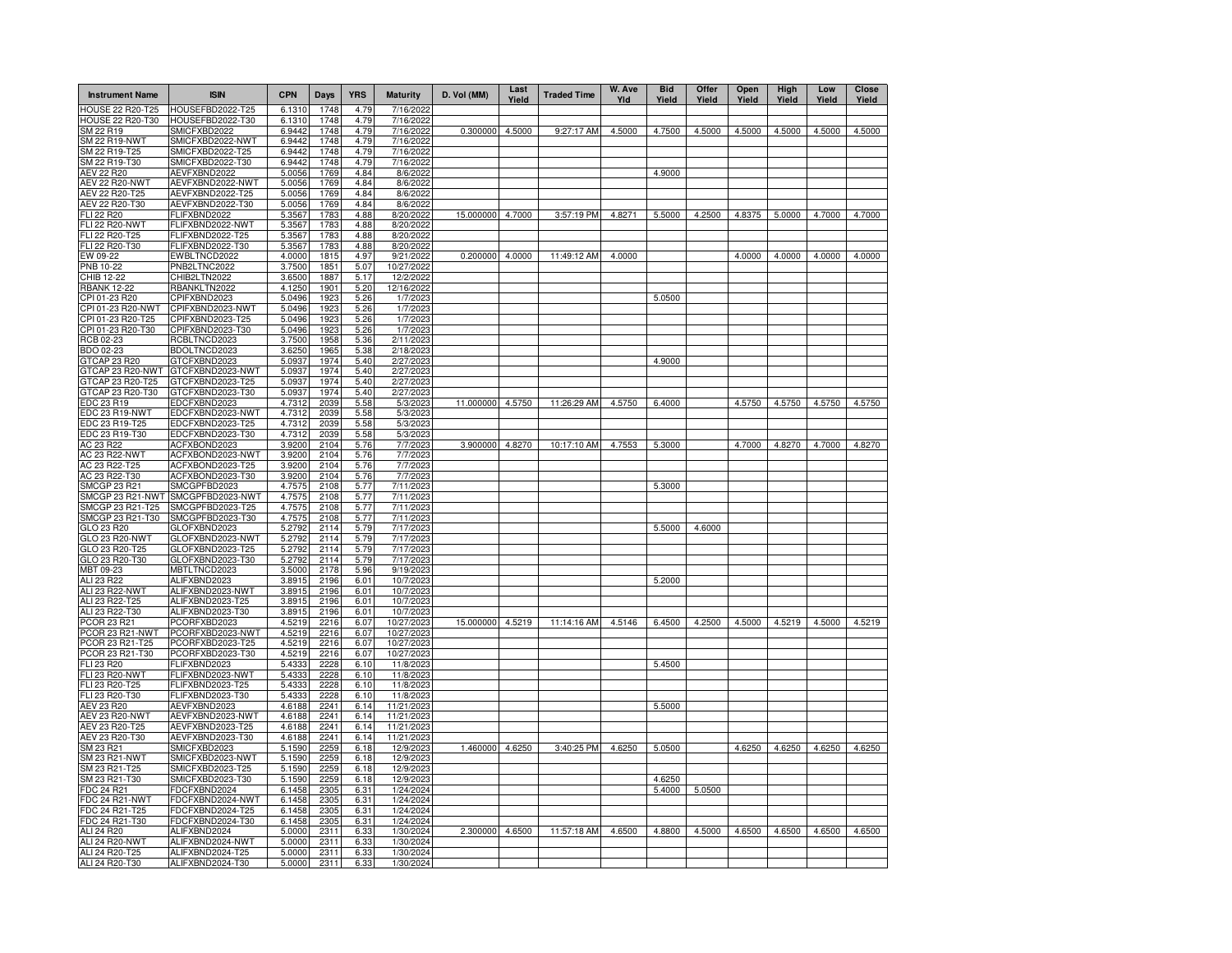| <b>Instrument Name</b>                     | <b>ISIN</b>                      | <b>CPN</b>       | Days         | <b>YRS</b>   | <b>Maturity</b>        | D. Vol (MM)      | Last<br>Yield | <b>Traded Time</b> | W. Ave<br>Yld | <b>Bid</b><br>Yield | Offer<br>Yield | Open<br>Yield | High<br>Yield | Low<br>Yield | Close<br>Yield |
|--------------------------------------------|----------------------------------|------------------|--------------|--------------|------------------------|------------------|---------------|--------------------|---------------|---------------------|----------------|---------------|---------------|--------------|----------------|
| TEL 24 R21                                 | TELFXBND2024                     | 5.2813           | 2318         | 6.35         | 2/6/2024               | 88.000000        | 4.7250        | 11:24:20 AM        | 4.7250        | 4.9750              |                | 4.7250        | 4.7250        | 4.7250       | 4.7250         |
| TEL 24 R21-NWT                             | TELFXBND2024-NWT                 | 5.2813           | 2318         | 6.35         | 2/6/2024               |                  |               |                    |               |                     |                |               |               |              |                |
| TEL 24 R21-T25                             | TELFXBND2024-T25                 | 5.2813           | 2318         | 6.35         | 2/6/2024               |                  |               |                    |               |                     |                |               |               |              |                |
| TEL 24 R21-T30<br>JGS 24 R20               | TELFXBND2024-T30<br>JGSFXBND2024 | 5.2813<br>5.3000 | 2318<br>2339 | 6.35<br>6.40 | 2/6/2024<br>2/27/2024  |                  |               |                    |               | 5.4000              |                |               |               |              |                |
| <b>JGS 24 R20-NWT</b>                      | JGSFXBND2024-NWT                 | 5.3000           | 2339         | 6.40         | 2/27/2024              |                  |               |                    |               |                     |                |               |               |              |                |
| JGS 24 R20-T25                             | JGSFXBND2024-T25                 | 5.3000           | 2339         | 6.40         | 2/27/2024              |                  |               |                    |               |                     |                |               |               |              |                |
| JGS 24 R20-T30                             | JGSFXBND2024-T30                 | 5.3000           | 2339         | 6.40         | 2/27/2024              |                  |               |                    |               |                     |                |               |               |              |                |
| <b>SMC 24 R22</b>                          | SMCFXBND2024                     | 5.2840           | 2342         | 6.41         | 3/1/2024               |                  |               |                    |               | 4.9500              |                |               |               |              |                |
| <b>SMC 24 R22-NWT</b>                      | SMCFXBND2024-NWT                 | 5.2840           | 2342         | 6.41         | 3/1/2024               |                  |               |                    |               |                     |                |               |               |              |                |
| SMC 24 R22-T25                             | SMCFXBND2024-T25                 | 5.2840           | 2342         | 6.41         | 3/1/2024               |                  |               |                    |               |                     |                |               |               |              |                |
| SMC 24 R22-T30                             | SMCFXBND2024-T30                 | 5.2840           | 2342         | 6.41         | 3/1/2024               |                  |               |                    |               |                     |                |               |               |              |                |
| STIESG 24 R22                              | STIGFXBD2024                     | 5.8085           | 2364         | 6.47         | 3/23/2024              |                  |               |                    |               | 5.4500              |                |               |               |              |                |
| STIESG 24 R22-NWT                          | STIGFXBD2024-NWT                 | 5.8085           | 2364         | 6.47         | 3/23/2024              |                  |               |                    |               |                     |                |               |               |              |                |
| STIESG 24 R22-T25                          | STIGFXBD2024-T25                 | 5.8085           | 2364         | 6.47         | 3/23/2024              |                  |               |                    |               |                     |                |               |               |              |                |
| STIESG 24 R22-T30                          | STIGFXBD2024-T30                 | 5.8085           | 2364         | 6.47         | 3/23/2024              | 16.780000 4.8500 |               | 3:38:26 PM         | 4.9336        | 5.0500              |                | 4.9750        | 5.1500        | 4.8500       | 4.8500         |
| <b>MEG 24 R22</b><br><b>MEG 24 R22-NWT</b> | MEGFXBND2024<br>MEGFXBND2024-NWT | 5.3535<br>5.3535 | 2369<br>2369 | 6.49<br>6.49 | 3/28/2024<br>3/28/2024 |                  |               |                    |               |                     |                |               |               |              |                |
| MEG 24 R22-T25                             | MEGFXBND2024-T25                 | 5.3535           | 2369         | 6.49         | 3/28/2024              |                  |               |                    |               |                     |                |               |               |              |                |
| MEG 24 R22-T30                             | MEGFXBND2024-T30                 | 5.3535           | 2369         | 6.49         | 3/28/2024              |                  |               |                    |               |                     |                |               |               |              |                |
| <b>MNTC 24 R21</b>                         | MNTCFXBD2024                     | 5.5000           | 2372         | 6.49         | 3/31/2024              |                  |               |                    |               | 5.5000              |                |               |               |              |                |
| MNTC 24 R21-NWT                            | MNTCFXBD2024-NWT                 | 5.5000           | 2372         | 6.49         | 3/31/2024              |                  |               |                    |               |                     |                |               |               |              |                |
| MNTC 24 R21-T25                            | MNTCFXBD2024-T25                 | 5.5000           | 2372         | 6.49         | 3/31/2024              |                  |               |                    |               |                     |                |               |               |              |                |
| MNTC 24 R21-T30                            | MNTCFXBD2024-T30                 | 5.5000           | 2372         | 6.49         | 3/31/2024              |                  |               |                    |               |                     |                |               |               |              |                |
| SMB 24 R21                                 | SMBFXBND2024                     | 6.0000           | 2374         | 6.50         | 4/2/2024               |                  |               |                    |               | 7.5000              |                |               |               |              |                |
| SMB 24 R21-NWT                             | SMBFXBND2024-NWT                 | 6.0000           | 2374         | 6.50         | 4/2/2024               |                  |               |                    |               |                     |                |               |               |              |                |
| SMB 24 R21-T25                             | SMBFXBND2024-T25                 | 6.0000           | 2374         | 6.50         | 4/2/2024               |                  |               |                    |               |                     |                |               |               |              |                |
| SMB 24 R21-T30                             | SMBFXBND2024-T30                 | 6.0000           | 2374         | 6.50         | 4/2/2024               |                  |               |                    |               |                     |                |               |               |              |                |
| SMPH 05-24 R22                             | SMPH2FBD2024                     | 5.1683           | 2420         | 6.63         | 5/18/2024              | 1.000000 4.7500  |               | 3:45:21 PM         | 4.7500        | 5.1500              |                | 4.7500        | 4.7500        | 4.7500       | 4.7500         |
| SMPH 05-24 R22-NW                          | SMPH2FBD2024-NWT                 | 5.1683           | 2420         | 6.63         | 5/18/2024              |                  |               |                    |               |                     |                |               |               |              |                |
| SMPH 05-24 R22-T25                         | SMPH2FBD2024-T25                 | 5.1683           | 2420         | 6.63         | 5/18/2024              |                  |               |                    |               |                     |                |               |               |              |                |
| SMPH 05-24 R22-T30<br>SM 24 R21            | SMPH2FBD2024-T30<br>SMICFXBD2024 | 5.1683<br>5.6125 | 2420<br>2421 | 6.63<br>6.63 | 5/18/2024<br>5/19/2024 |                  |               |                    |               | 5.5000              |                |               |               |              |                |
| SM 24 R21-NWT                              | SMICFXBD2024-NWT                 | 5.6125           | 2421         | 6.63         | 5/19/2024              |                  |               |                    |               |                     |                |               |               |              |                |
| SM 24 R21-T25                              | SMICFXBD2024-T25                 | 5.6125           | 2421         | 6.63         | 5/19/2024              |                  |               |                    |               |                     |                |               |               |              |                |
| SM 24 R21-T30                              | SMICFXBD2024-T30                 | 5.6125           | 2421         | 6.63         | 5/19/2024              |                  |               |                    |               |                     |                |               |               |              |                |
| MBT 07-24                                  | MBTLTNCD2024                     | 3.8750           | 2483         | 6.80         | 7/20/2024              |                  |               |                    |               |                     |                |               |               |              |                |
| DD 24 R22                                  | DDFXBOND2024                     | 6.0952           | 2484         | 6.80         | 7/21/2024              |                  |               |                    |               | 6.0000              |                |               |               |              |                |
| DD 24 R22-NWT                              | DDFXBOND2024-NWT                 | 6.0952           | 2484         | 6.80         | 7/21/2024              |                  |               |                    |               |                     |                |               |               |              |                |
| DD 24 R22-T25                              | DDFXBOND2024-T25                 | 6.0952           | 2484         | 6.80         | 7/21/2024              |                  |               |                    |               |                     |                |               |               |              |                |
| DD 24 R22-T30                              | DDFXBOND2024-T30                 | 6.0952           | 2484         | 6.80         | 7/21/2024              |                  |               |                    |               |                     |                |               |               |              |                |
| GTCAP 24 R21                               | GTCFXBND2024                     | 5.6250           | 2501         | 6.85         | 8/7/2024               |                  |               |                    |               | 7.2250              |                |               |               |              |                |
| GTCAP 24 R21-NWT                           | GTCFXBND2024-NWT                 | 5.6250           | 2501         | 6.85         | 8/7/2024               |                  |               |                    |               |                     |                |               |               |              |                |
| GTCAP 24 R21-T25                           | GTCFXBND2024-T25                 | 5.6250           | 2501         | 6.85         | 8/7/2024               |                  |               |                    |               |                     |                |               |               |              |                |
| GTCAP 24 R21-T30                           | GTCFXBND2024-T30                 | 5.6250           | 2501         | 6.85         | 8/7/2024               |                  |               |                    |               |                     |                |               |               |              |                |
| <b>VLL 24 R23</b><br>VLL 24 R23-NWT        | VLLFXBND2024<br>VLLFXBND2024-NWT | 5.7512<br>5.7512 | 2502<br>2502 | 6.85<br>6.85 | 8/8/2024<br>8/8/2024   |                  |               |                    |               | 5.7512              |                |               |               |              |                |
| <b>VLL 24 R23-T25</b>                      | VLLFXBND2024-T25                 | 5.7512           | 2502         | 6.85         | 8/8/2024               |                  |               |                    |               |                     |                |               |               |              |                |
| <b>VLL 24 R23-T30</b>                      | VLLFXBND2024-T30                 | 5.7512           | 2502         | 6.85         | 8/8/2024               |                  |               |                    |               |                     |                |               |               |              |                |
| <b>SMPH 24 R21</b>                         | SMPHFXBD2024                     | 5.7417           | 2526         | 6.92         | 9/1/2024               |                  |               |                    |               | 5.7000              |                |               |               |              |                |
| SMPH 24 R21-NWT                            | SMPHFXBD2024-NWT                 | 5.7417           | 2526         | 6.92         | 9/1/2024               |                  |               |                    |               |                     |                |               |               |              |                |
| SMPH 24 R21-T25                            | SMPHFXBD2024-T25                 | 5.7417           | 2526         | 6.92         | 9/1/2024               |                  |               |                    |               |                     |                |               |               |              |                |
| SMPH 24 R21-T30                            | SMPHFXBD2024-T30                 | 5.7417           | 2526         | 6.92         | 9/1/2024               |                  |               |                    |               |                     |                |               |               |              |                |
| <b>FLI 24 R21</b>                          | FLIFXBND2024                     | 5.6389           | 2620         | 7.17         | 12/4/2024              |                  |               |                    |               | 5.7500              |                |               |               |              |                |
| <b>FLI 24 R21-NWT</b>                      | FLIFXBND2024-NWT                 | 5.6389           | 2620         | 7.17         | 12/4/2024              |                  |               |                    |               |                     |                |               |               |              |                |
| FLI 24 R21-T25                             | FLIFXBND2024-T25                 | 5.6389           | 2620         | 7.17         | 12/4/2024              |                  |               |                    |               |                     |                |               |               |              |                |
| FLI 24 R21-T30                             | FLIFXBND2024-T30                 | 5.6389           | 2620         | 7.17         | 12/4/2024              |                  |               |                    |               |                     |                |               |               |              |                |
| AC 25 R23<br><b>AC 25 R23-NWT</b>          | ACFXBOND2025<br>ACFXBOND2025-NWT | 4.8200<br>4.8200 | 2688<br>2688 | 7.36<br>7.36 | 2/10/2025<br>2/10/2025 | 5.000000 4.2500  |               | 2:54:12 PM         | 4.2500        | 6.0000              |                | 4.2500        | 4.2500        | 4.2500       | 4.2500         |
| AC 25 R23-T25                              | ACFXBOND2025-T25                 | 4.8200           | 2688         | 7.36         | 2/10/2025              |                  |               |                    |               |                     |                |               |               |              |                |
| AC 25 R23-T30                              | ACFXBOND2025-T30                 | 4.8200           | 2688         | 7.36         | 2/10/2025              |                  |               |                    |               |                     |                |               |               |              |                |
| RLC 02-25                                  | RLCFXBND2025                     | 4.9344           | 2701         | 7.39         | 2/23/2025              |                  |               |                    |               | 6.0000              |                |               |               |              |                |
| <b>RLC 02-25-NWT</b>                       | RLCFXBND2025-NWT                 | 4.9344           | 2701         | 7.39         | 2/23/2025              |                  |               |                    |               |                     |                |               |               |              |                |
| RLC 02-25-T25                              | RLCFXBND2025-T25                 | 4.9344           | 2701         | 7.39         | 2/23/2025              |                  |               |                    |               |                     |                |               |               |              |                |
| RLC 02-25-T30                              | RLCFXBND2025-T30                 | 4.9344           | 2701         | 7.39         | 2/23/2025              |                  |               |                    |               |                     |                |               |               |              |                |
| ALI 25 R21                                 | ALIFXBND2025                     | 5.6250           | 2762         | 7.56         | 4/25/2025              | 10.000000        | 4.8000        | 3:39:18 PM         | 4.8000        | 4.9500              |                | 4.8000        | 4.8000        | 4.8000       | 4.8000         |
| <b>ALI 25 R21-NWT</b>                      | ALIFXBND2025-NWT                 | 5.6250           | 2762         | 7.56         | 4/25/2025              |                  |               |                    |               |                     |                |               |               |              |                |
| ALI 25 R21-T25                             | ALIFXBND2025-T25                 | 5.6250           | 2762         | 7.56         | 4/25/2025              |                  |               |                    |               |                     |                |               |               |              |                |
| ALI 25 R21-T30                             | ALIFXBND2025-T30                 | 5.6250           | 2762         | 7.56         | 4/25/202               |                  |               |                    |               |                     |                |               |               |              |                |
| <b>SLTC 25 R22</b>                         | SLTCFXBD2025                     | 6.4872           | 2789         | 7.64         | 5/22/202               |                  |               |                    |               | 7.6000              |                |               |               |              |                |
| SLTC 25 R22-NWT                            | SLTCFXBD2025-NWT                 | 6.4872           | 2789         | 7.64         | 5/22/202               |                  |               |                    |               |                     |                |               |               |              |                |
| SLTC 25 R22-T25                            | SLTCFXBD2025-T25                 | 6.4872           | 2789         | 7.64         | 5/22/2025              |                  |               |                    |               |                     |                |               |               |              |                |
| SLTC 25 R22-T30                            | SLTCFXBD2025-T30                 | 6.4872           | 2789         | 7.64         | 5/22/2025              |                  |               |                    |               |                     |                |               |               |              |                |